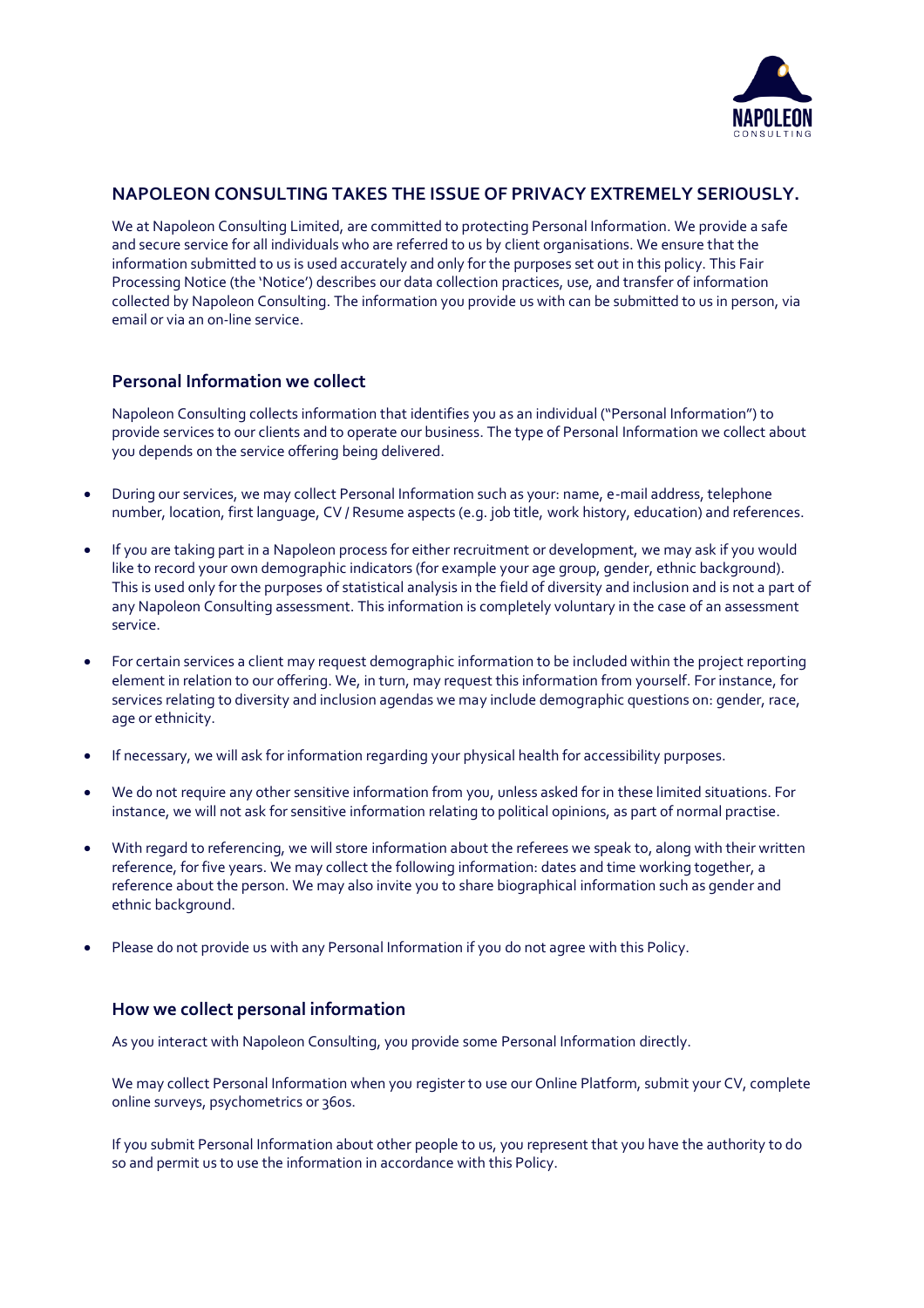

Personal Information about you may also come from our clients to whom we provide Services. These clients may be your employer or an organisation with which you are seeking employment.

#### **How we use the information we collect**

Napoleon Consulting uses the Personal Information collected to support the delivery of our Services. This information is held, used and disclosed by us as follows:

- Fulfilling client requests: to help Napoleon Consulting to fulfil our contractual obligations with a client, where you may be a current or prospective employee of that client.
- Fulfilling your requests: to answer any questions you may have about Napoleon Consulting, our processes or for any other request you may have.
- Analytics: we may retain and use Personal Information about you for benchmarking, creating norms, including validation studies, to improve and enhance our services or to develop new Services in the field of leadership development. The end product will be aggregated and anonymised and therefore is no longer considered Personal Information due to the fact that you cannot identify any individual. The norms we develop across particular industries, geography or levels, when compared with your own Personal Information, generate insights and form a significant part of the assessment and referencing offering for our clients.
- Third Party Sub-processors: Napoleon Consulting use third parties, who comply with similar undertakings of privacy and confidentiality as Napoleon Consulting, as they perform outsourced operational functions on our behalf and who also provide services to us. These organisations include:
- Technology operations companies who run Napoleon Consulting's IT or support Napoleon Consulting's systems.
- Psychometric Assessment Suppliers.
- Operating our Business: your name and date of the delivery of a service to a client may be included in such matters as client audits, internal communication, administering our services, procurement and financial transactions.
- Law: we may also release Personal Information to regulatory or law enforcement agencies, if they require us to do so. We will also disclose subject information where we are permitted and requested to do so by law.
- If we wish to use your information for any of the reasons not listed above, we will seek your explicit consent to collect, hold, use and disclose your Personal Information.

#### **How Napoleon Consulting works with you**

As defined under GDPR, Napoleon Consulting is a data controller. As we determine the purposes and means of processing Personal Information, this classifies us as a data controller. This relates to the way in which we work with our clients and with you.

Where a client has requested that Napoleon Consulting provide a leadership consulting service to them which relates to you, this service will always be commissioned by our client with your knowledge and agreement. This service may be in relation to assessment and referencing (for recruitment, development or due diligence), coaching, workshops, psychometrics or other leadership consulting services.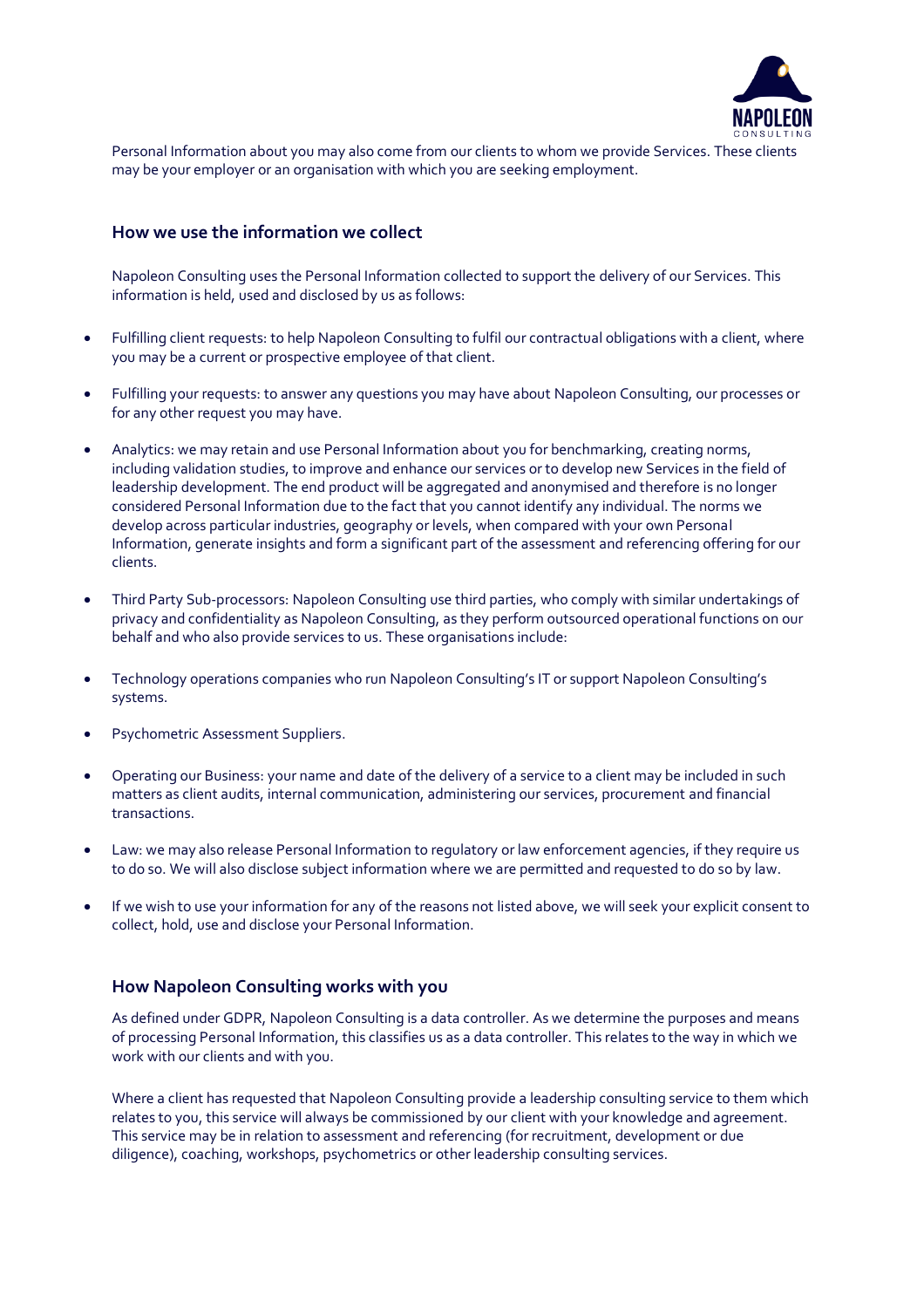

At the beginning of Napoleon Consulting's engagement, we will ask for basic information like contact details. During an assessment process you will be asked, verbally, to share personal and career history with your assigned Napoleon consultant. We will also ask you to complete psychometric profiling tests.

Your Napoleon Consulting assessment report will make recommendations to our client about your potential and/or development profile. Your psychometric profiling data will form part of an overall assessment by the consultant. Where applicable, referencing will be integrated into the assessment report too. This assessment report is developed individually by the consultant and is not automated.

Whenever your record appears in an analysis from our benchmarking database, this will be in aggregated and anonymised form, and you will not be identifiable by the recipient of such an analysis. Napoleon Consulting's data subjects' individual Personal Information, and the benchmarking database, are not shared with any other organisations.

#### **Who has access?**

How your Personal Information is disclosed will depend upon the situation: –

While providing our Services, we will disclose your Personal Information to our client who has engaged our services in relation to yourself. We will not share any of your Personal Information with any other client.

Napoleon Consulting discloses Personal Information to third parties who provide support for our Services of business operations. These include, but are not limited to, IT consulting services, and any audit administration firms commissioned.

### **Retention period of personal information**

In general, we will retain your Personal Information for the necessary period to fulfil our purpose as defined by GDPR regulations. This is commonly a five-year retention period for our services, with our reports being valid for a two-year period. We will only retain information about you past this five-year retention point if it is necessary: such as your name, email address and why and when you used our services.

# **Location of personal information**

Napoleon Consulting is a UK consulting organisation, with staff in the United Kingdom and the EU. Our policy on data storage is to store EU subject Personal Information within the EEA.

#### **Use of the internet**

Given that the Internet is a global environment, the use of the Internet to collect and process Personal Information necessarily involves the transmission of data on an international basis. Therefore, by browsing our website and/or communicating electronically with us, you acknowledge and agree to our processing of Personal Information in this way.

### **Your choices regarding your information**

The Personal Information you give us is provided on a voluntary basis. However, if you do not wish to share some Personal Information with us, you may not be able to participate in our services.